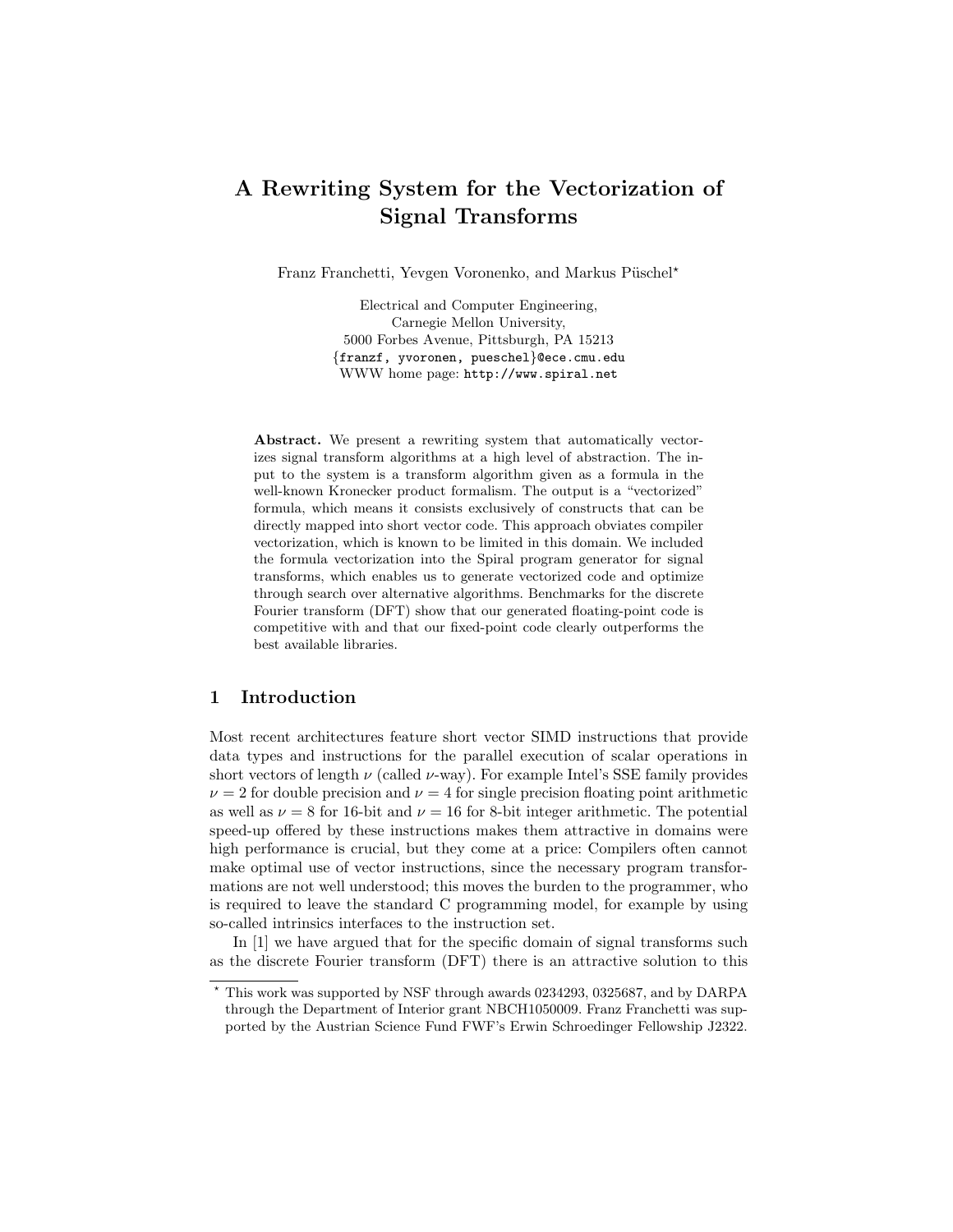problem, namely to perform the vectorization at a higher level of abstraction by manipulating Kronecker product expressions through mathematical identities. The Kronecker product formalism has been known to be useful for the representation and derivation for DFT algorithms [2] but also in the derivation of parallel algorithms [3].

In this paper we describe an implementation of this formal vectorization in the form of a rewriting system [4], the common tool used in symbolic computation. We then include the rewriting system into the Spiral program generator [5], which uses the Kronecker product formalism as internal algorithm representations. This enables us to automatically generate optimized vectorized code through the search over available alternatives provided by Spiral. We show that our approach works for the DFT (speed-up in parenthesis) for 2-way (1.5 times) and 4-way floating point (3 times), and 8-way (5 times) and 16-way (6 times) integer code. Benchmarks of our generated code against the Intel MKL and IPP libraries and FFTW [6] show that our generated floating-point code is competitive and our generated fixed-point code is at least a factor of 2 faster than the vendor library.

Related work. The Intel C++ compiler includes a vectorizer based on loop vectorization and translation of complex operations into two-way vector code. FFTW 3.0.1 combines loop vectorization and an approach based on the linearity of the DFT to obtain 4-way single-precision SSE code [6]. This combines a hardcoded vectorization approach with FFTW's capability to automatically tune for the memory hierarchy. An approach to designing embedded processors with vector SIMD instructions and for designing software for these processors is presented in [7].

Organization of the paper. In Section 2 we provide background on SIMD vector instructions, signal transforms and their fast algorithms, and the Spiral program generator. The rewriting system is explained in Section 3 including examples of vectorization rules and vectorized formulas. Section 4 shows a number of runtime benchmarks for the DFT. We offer conclusions in Section 5

### 2 Background

SIMD vector instructions. Recently, major vendors of general purpose microprocessors have included short vector SIMD (single instruction, multiple data) extensions into their instruction set architecture. Examples of SIMD extensions include Intel's MMX and SSE family, AMD's 3DNow! family, and Motorola's AltiVec extension. SIMD extensions have the potential to speed up implementations in areas where the relevant algorithms exhibit fine grain parallelism but are a major challenge to software developers.

In this paper we denote the vector length with  $\nu$ . For example, SSE2 provides 2-way ( $\nu = 2$ ) double and 4-way ( $\nu = 4$ ) single precision floating point as well as 8-way ( $\nu = 8$ ) 16-bit and 16-way ( $\nu = 16$ ) 8-bit integer vector instructions.

Signal transforms. A (linear) signal transform is a matrix-vector multiplication  $x \mapsto y = Mx$ , where x is a real or complex input vector, M the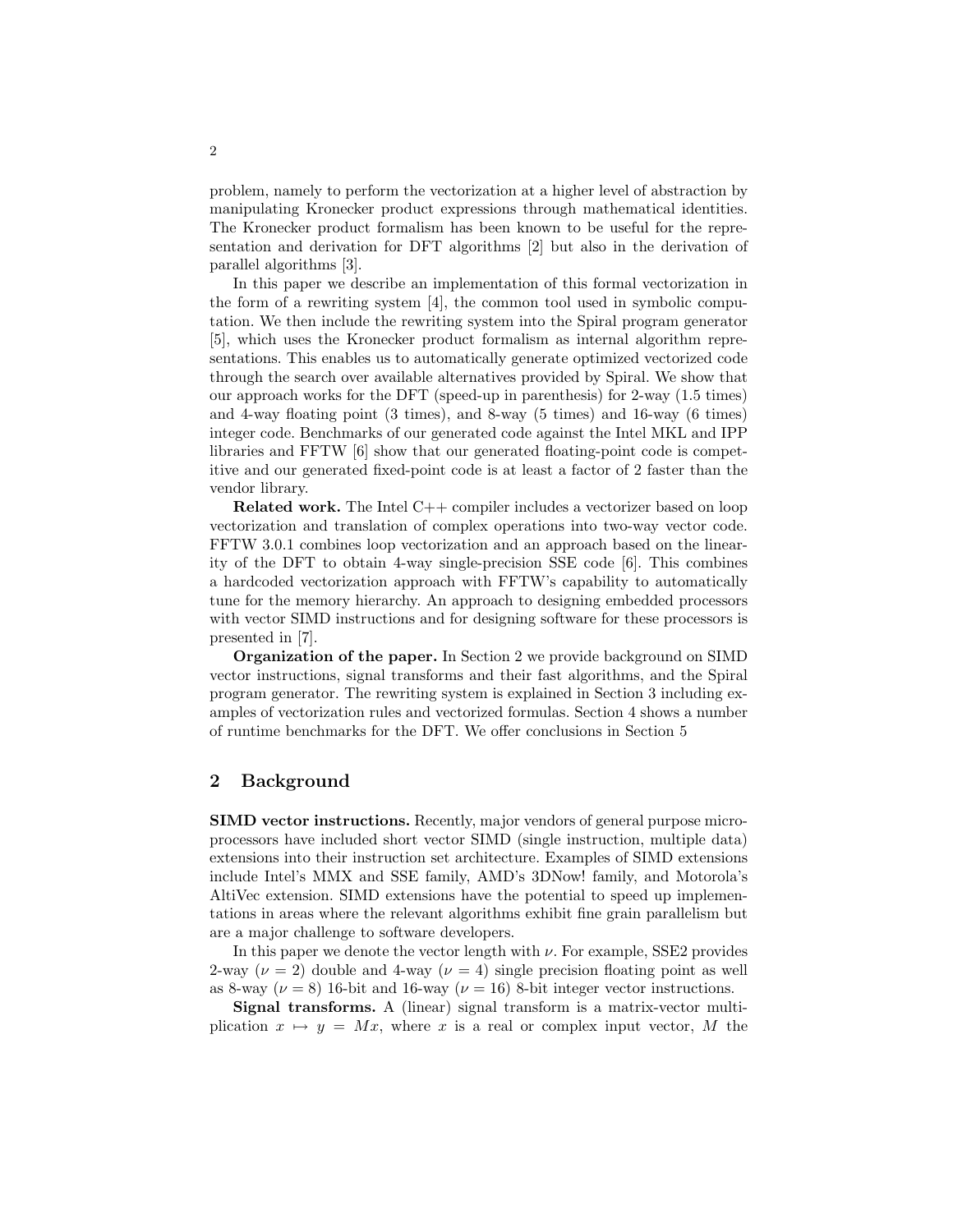transform matrix, and  $y$  the result. Examples of transforms include the discrete Fourier transform (DFT), multi-dimensional DFTs (MDDFT), the Walsh-Hadamard transform (WHT), and discrete Wavelet transforms (DWT) like the Haar wavelet. For example, for an input vector  $x \in \mathbb{C}^n$ , the DFT is defined by the matrix

$$
\text{DFT}_n = [\omega_n^{k\ell}]_{0 \le k,\ell < n}, \quad \omega_n = \exp(-2\pi i/n).
$$

Algorithms for transforms can be written using the Kronecker product formalism [2, 3, 5] in the form of structured sparse matrix factorizations. In the following, we use  $I_n$  to denote an  $n \times n$  identity matrix, and

$$
A \otimes B = [a_{k\ell}B], A = [a_{k\ell}]
$$

for the tensor product of matrices. Further we introduce the stride permutation matrix defined, for  $m|n$ , by

$$
\mathcal{L}_m^n: jk + i \mapsto im + j, \quad 0 \le i < k, \ 0 \le j < m.
$$

Equations  $(1)$ – $(6)$  show examples of recursive transform algorithms, written in the form of rules:

$$
\text{DFT}_{mn} \to \left(\text{DFT}_m \otimes \text{I}_n\right) D_{m,n} \left(\text{I}_m \otimes \text{DFT}_n\right) \text{L}_m^{nm} \tag{1}
$$

$$
\text{DFT}_n \to X_n \,\text{RDFT}_n \tag{2}
$$

$$
WHT_{mn} \to WHT_m \otimes WHT_n \tag{3}
$$

$$
MDDFT_{n_1 \times \cdots \times n_k} \to MDDFT_{n_1 \times \cdots \times n_r} \otimes MDDFT_{n_{r+1} \times \cdots \times n_k}
$$
 (4)

$$
MDDFTn \rightarrow DFTn
$$
\n(5)

$$
\text{Haar}_n \to \text{L}_2^n \left( \text{I}_{n/2} \otimes \text{DFT}_2 \right) \tag{6}
$$

In (1),  $D_{m,n}$  is a complex diagonal matrix [2]. In (2), RDFT is the real version of the DFT (i.e., for real input) and  $X_n$  is an X-shaped matrix containing only the entries  $0, \pm 1, \pm i$  [2]. The WHT is a real matrix and exists only for twopower size. WHT<sub>2</sub> = DFT<sub>2</sub> together with (3) defines the transform. In (4), the transform takes as input a  $n_1 \times \cdots \times n_k$  array, stored linearized in a vector.

**Spiral.** Recursive application of rules like  $(1)$ – $(6)$  yields many different algorithms for a given transform. Spiral [5] uses this fact to search for the fastest one on a given platform. A user-specified transform (like  $DFT_{256}$ ) is expanded by Spiral using rules into a formula, which is then translated into a C program by a special formula compiler. The runtime of the program is measured and fed into a search module, which triggers, in a feedback loop, the generation of a modified formula based on a search strategy. Upon termination, Spiral outputs the fastest program found.

In this paper, we explain a crucial module in Spiral: A rewriting system that manipulates formulas to enable their direct compilation into SIMD vector code, which obviates the need for compiler vectorization.

Complex arithmetic. To describe complex transforms in terms of real arithmetic, we represent complex data vectors as real vectors using the interleaved complex format (alternating real and imaginary parts of the complex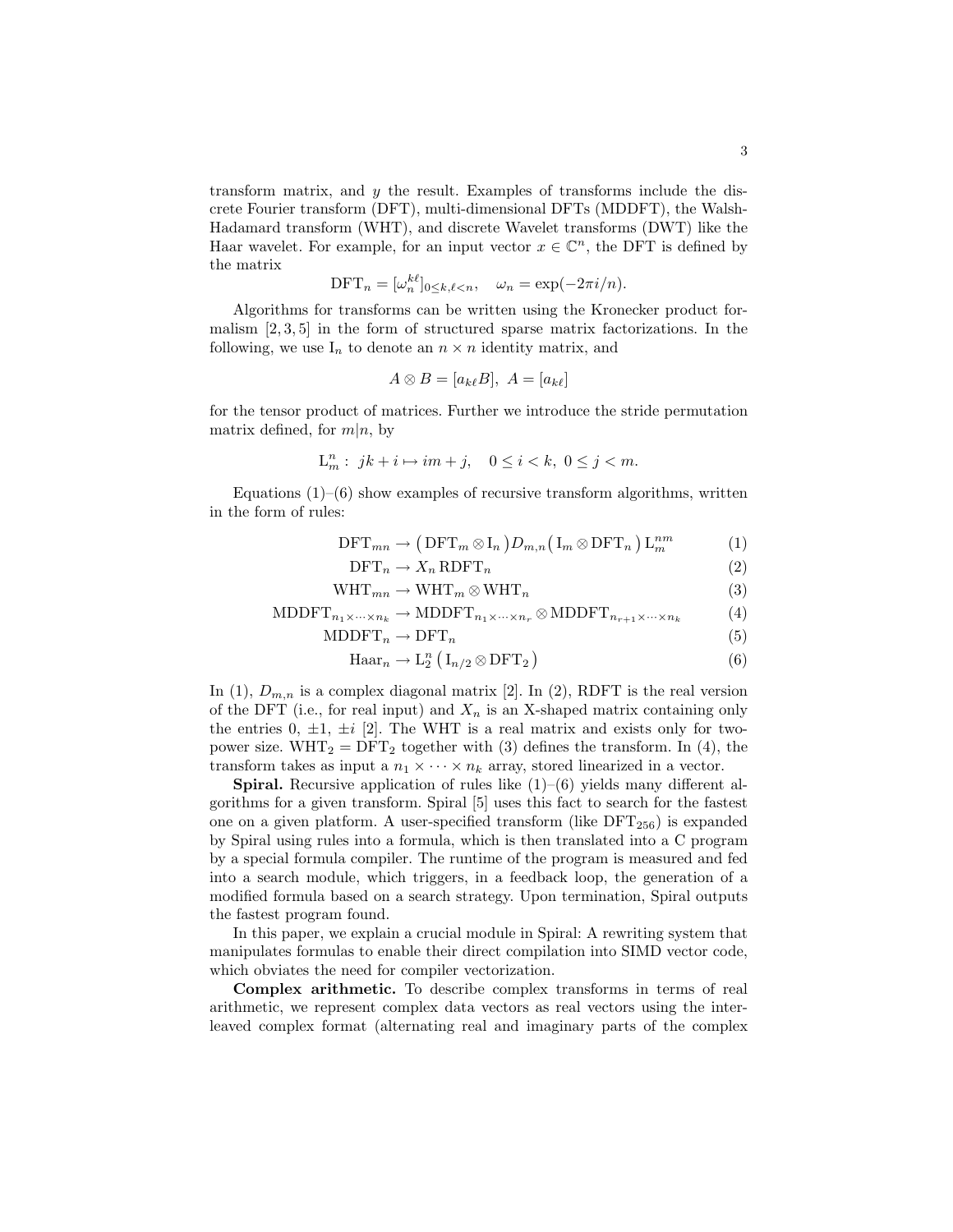entries). Since the complex multiplication  $(u + iv)(y + iz)$  is equivalent to the real multiplication  $\left[\begin{array}{cc} u-v\\v&u\end{array}\right]$  we can write the complex matrix-vector multiplication  $Mx \in \mathbb{C}^n$  as  $\overline{M}x' \in \mathbb{R}^{2n}$ , where we define  $\overline{M}$  by replacing every entry  $u + iv$  as  $\begin{bmatrix} u - v \\ v - u \end{bmatrix}$ , and  $x'$  is x in the interleaved complex format.

# 3 Vectorization through Rewriting

Our goal is to take formulas obtained by the recursive application of rules like  $(1)$ – $(6)$  and automatically manipulate them into a form that enables a direct mapping into SIMD vector code. Further, we also want to explore different vectorizations for the same formula. The solution is a suitably designed rewriting system that implements our previous ideas for formula-based vectorization in [1, 8].

Formula vectorization: The basic idea. The central formula construct that can be implemented on all  $\nu$ -way short vector extensions is

$$
A \otimes I_{\nu}, \tag{7}
$$

where A is an arbitrary real matrix. Vector code is obtained by generating scalar code for A (i.e., for  $x \mapsto Ax$ ) and replacing all scalar operations by their respective  $\nu$ -way vector operations. For example,  $c=a+b$  is replaced by  $c=vad(a,b)$ .

Of course, most formulas do not match (7). In these cases we manipulate the formula using rewriting rules to consist of components that either match (7) or are among a small set of base cases. It turns out that for a large class of formulas the only base cases needed are

$$
L_2^{2\nu}, L_\nu^{2\nu}, L_\nu^{\nu^2}, (I_{n/\nu} \otimes L_2^{2\nu})\overline{D_n}(I_{n/\nu} \otimes L_\nu^{2\nu}), \qquad (8)
$$

where  $D_n$  is any complex diagonal matrix. For  $\nu = 2$  we also need the additional base case

$$
\overline{[1,i]} = \begin{bmatrix} 1 & 0 & 0 & -1 \\ 0 & 1 & 1 & 0 \end{bmatrix} . \tag{9}
$$

We assume that vectorized implementations of (8) are available. Note that  $I_m \otimes L_2^{2\nu}$  converts a real vector  $x' \in \mathbb{R}^{2m\nu}$  (which originates from a complex vector  $x \in \mathbb{C}^{m\nu}$  from interleaved complex format into a block-interleaved complex format with block size  $\nu$ . Analogously,  $I_m \otimes L_{\nu}^{2\nu}$  converts back from blockinterleaved into the interleaved complex format.

**Definition 1.** We call a formula vectorized if it is either of the form (7) or one of the forms in (8) and (9), or of the form

$$
I_m \otimes A \text{ or } AB,\tag{10}
$$

where A and B are vectorized.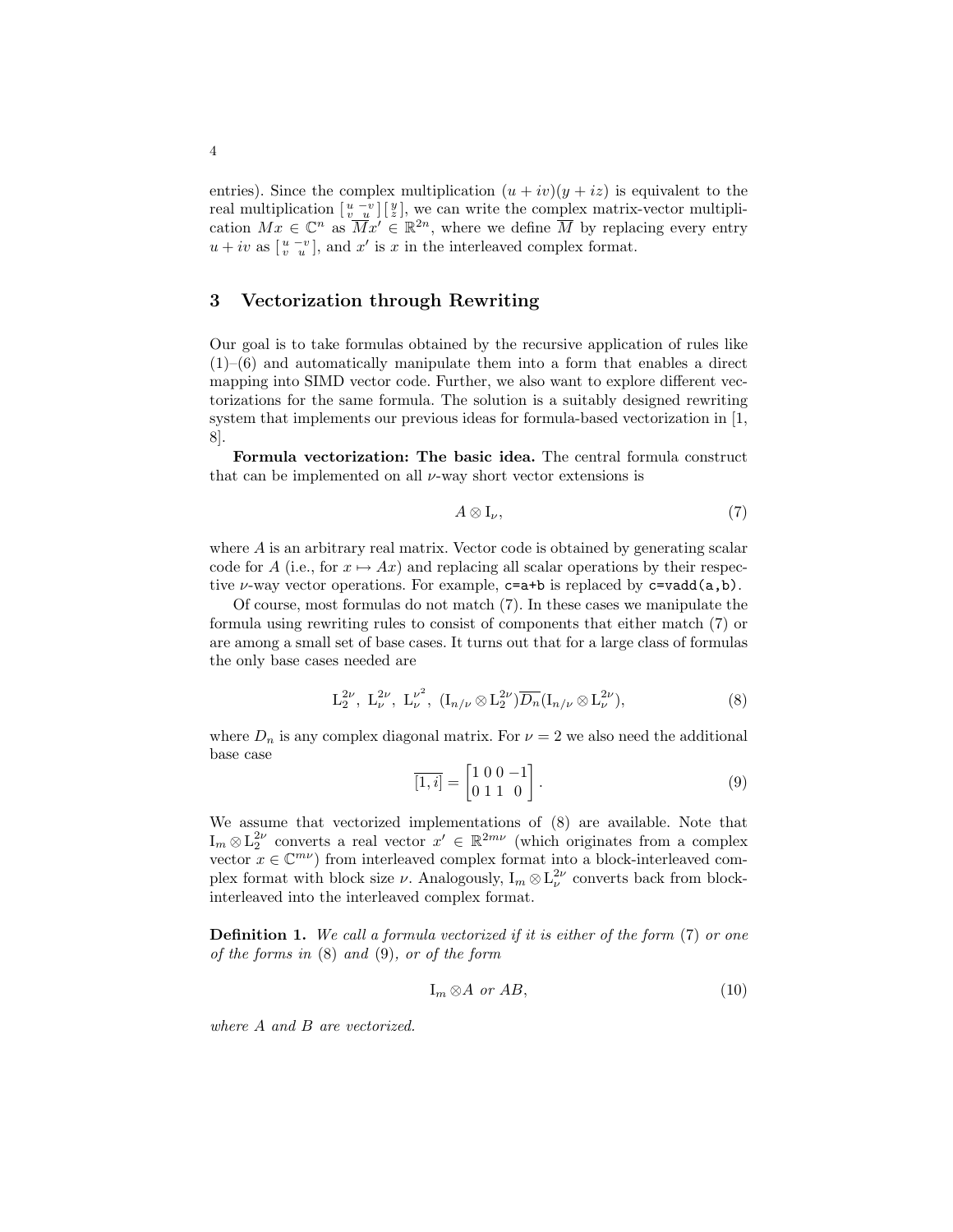Formula manipulation. We vectorize formulas through formula manipulation using well-known mathematical identities such as (we assume that A is  $n \times n$  and B and C are  $m \times m$ )

$$
\mathcal{I}_{mn} = \mathcal{I}_m \otimes \mathcal{I}_n \tag{11}
$$

$$
\mathcal{I}_m \otimes A = \mathcal{L}_m^{mn}(A \otimes \mathcal{I}_m) \mathcal{L}_n^{mn} \tag{12}
$$

$$
\mathcal{L}_n^{kmn} = (\mathcal{L}_n^{kn} \otimes \mathcal{I}_m)(\mathcal{I}_k \otimes \mathcal{L}_n^{mn}) \tag{13}
$$

$$
\mathcal{L}_{km}^{kmn} = (\mathcal{I}_k \otimes \mathcal{L}_m^{mn})(\mathcal{L}_k^{kn} \otimes \mathcal{I}_m) \tag{14}
$$

$$
A \otimes (BC) = (A \otimes B)(A \otimes C) \tag{15}
$$

$$
A \otimes B = (A \otimes I_m)(I_n \otimes B) = (I_n \otimes B)(A \otimes I_m)
$$
(16)

As a small example, we assume A is a real  $n \times n$  matrix, and vectorize

$$
I_m \otimes A \tag{17}
$$

for a  $\nu$ -way vector instruction set.

We first apply (11) to obtain

 $\mathrm{I}_{m/\nu} \otimes \mathrm{I}_{\nu} \otimes A$ 

and then apply (12) to  $I_{\nu} \otimes A$  to get

$$
I_{m/\nu} \otimes (L_{\nu}^{n\nu}(A \otimes I_{\nu}) L_n^{n\nu}). \tag{18}
$$

Note that in this formula  $A \otimes I_{\nu}$  is already vectorized, but the stride permutations are not. To vectorize the stride permutations, we apply (13) and (14) to get

$$
I_{m/\nu} \otimes \Big( (\mathcal{L}_{\nu}^n \otimes \mathcal{I}_{\nu})(\mathcal{I}_{n/\nu} \otimes \mathcal{L}_{\nu}^{\nu^2})(A \otimes \mathcal{I}_{\nu})(\mathcal{I}_{n/\nu} \otimes \mathcal{L}_{\nu}^{\nu^2})(\mathcal{L}_{n/\nu}^n \otimes \mathcal{I}_{\nu}) \Big).
$$
 (19)

Inspection shows that this formula is vectorized in the sense of Definition 1.

#### 3.1 Rewriting System

Our goal is to *automatically* apply formula identities like  $(12)$ – $(16)$  to transform given formulas into vectorized formulas. Note that the order and actual parameters chosen for each of the applied identities is a nontrivial choice. Only the correct choice will lead to vectorized formulas. Thus, automatic formula manipulation requires an appropriately designed rewriting system [4]. Specifically, it is a difficult problem to identify the right objects and rules in the system to guarantee that it is confluent and converges to fully vectorized formulas, when possible.

Vector tags. We introduce a set of tags to propagate vectorization information through the formulas and to perform algebraic simplification of permutations. Note that all objects remain matrices.

We tag a formula construct  $A$  to be translated into vector code for vector length  $\nu$  by

$$
\underbrace{A}_{\text{vec}(\nu)} = A.
$$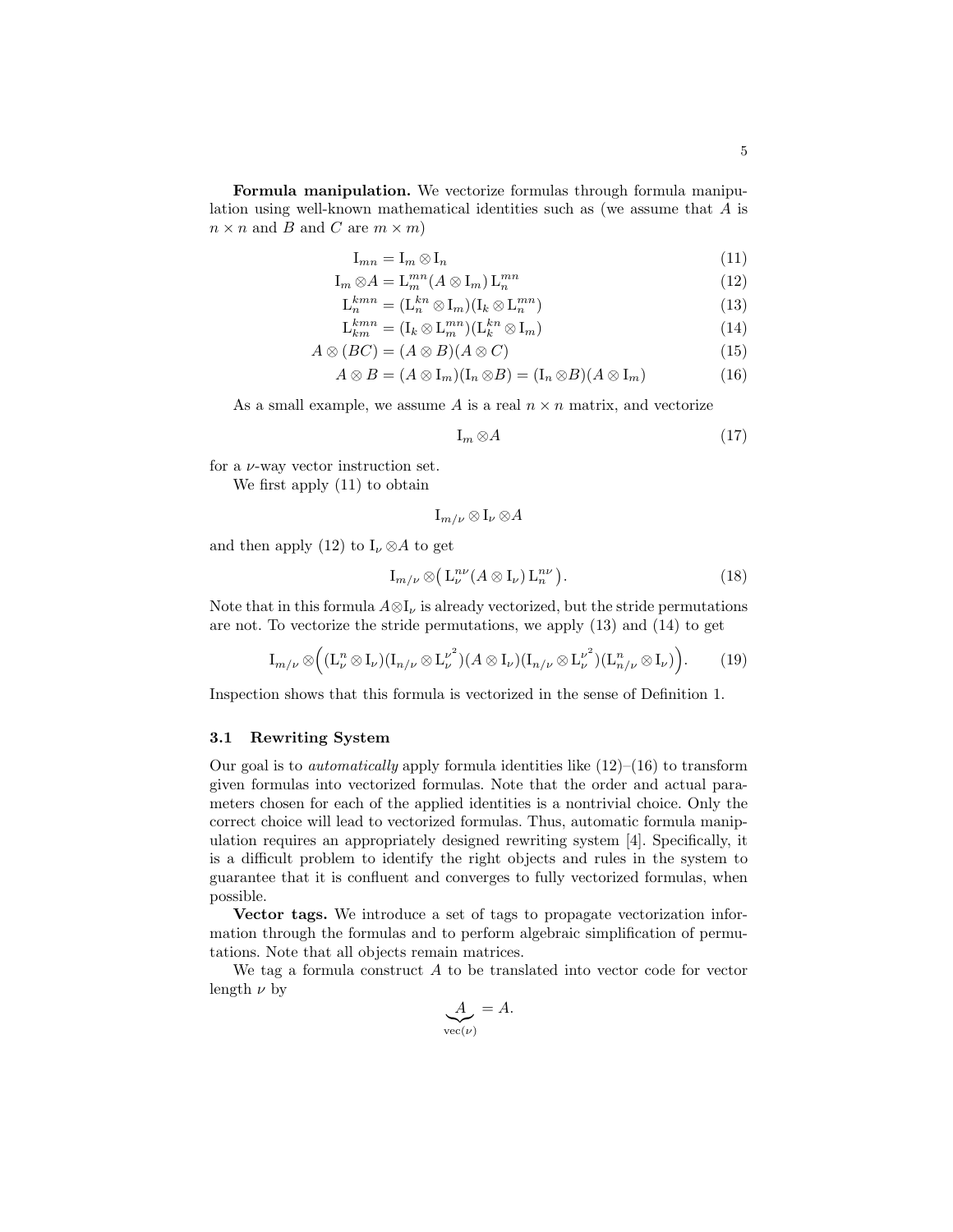Further, we write

$$
A\bar{\otimes} I_{\nu}=A\otimes I_{\nu}
$$

to stipulate that the tensor product is to be mapped into vector code as explained in Section 3. We use a tag "base" to mark the base cases in defined in (8):

$$
\underbrace{\mathrm{L}_{2}^{2\nu}}_{\mathrm{base}},~\underbrace{\mathrm{L}_{\nu}^{2\nu}}_{\mathrm{base}},~\underbrace{\mathrm{L}_{\nu}^{\nu^{2}}}_{\mathrm{base}},~\underbrace{\overline{\mathrm{D}_{n}}^{\nu}}_{\mathrm{base}},~\underbrace{\overline{[1,i]}}_{\mathrm{base}}.
$$

Constructs marked with  $\bar{\otimes}$  and "base" are final, i.e., will not be changed by rewriting rules.

In addition we need variants of the operator  $\overline{(.)}$  to handle the vectorization of complex formulas (A is assumed to be  $n \times n$ )

$$
\overleftrightarrow{A}^{\nu} = \overline{A}
$$
 (20)

$$
\overrightarrow{A}^{\nu} = (\mathbf{I}_{n/\nu} \otimes \mathbf{L}_2^{2\nu})\overline{A}
$$
 (21)

$$
\overleftarrow{A}^{\nu} = \overline{A}(\mathbf{I}_{n/\nu} \otimes \mathbf{L}_{\nu}^{2\nu})
$$
\n
$$
\overline{A}^{\nu} = \overline{A}(\mathbf{I}_{n/\nu} \otimes \mathbf{L}_{\nu}^{2\nu})
$$
\n
$$
= 2\nu \quad \text{and} \quad (22)
$$

$$
\overline{A}^{\nu} = (\mathbf{I}_{n/\nu} \otimes \mathbf{L}_2^{2\nu}) \overline{A} (\mathbf{I}_{n/\nu} \otimes \mathbf{L}_{\nu}^{2\nu}). \tag{23}
$$

 $(20)-(23)$  are the four variants of  $\overline{A}$  that have either interleaved or blockinterleaved input and output format. The format conversions introduce the building blocks  $L_2^{2\nu}$  and  $L_\nu^{2\nu}$  defined in (8). A key idea in our rewriting system is to minimize these format conversions by applying the identity

$$
\mathrm{L}_{2}^{2\nu} \, \mathrm{L}_{\nu}^{2\nu} = \mathrm{I}_{2\nu} \, .
$$

To facilitate this simplification we introduce  $(20)$ – $(23)$  as objects into our rewriting system. Rules (31)–(45) operate on the constructs (20)–(23) and encode the knowledge where to introduce  $L_2^{2\nu}$  and  $L_{\nu}^{2\nu}$  to minimize format conversion overhead.

Table 1. Stride permutation rules.

$$
\underline{\mathcal{L}}_n^{\mathcal{D}\nu} \to \left(\mathcal{I}_{n/\nu} \otimes \underline{\mathcal{L}}_\nu^{\nu^2}\right) \left(\mathcal{L}_{n/\nu}^n \bar{\otimes} \mathcal{I}_\nu\right) \tag{24}
$$

$$
\underline{L}^{n\nu}_{\nu} \to \left( L^n_{\nu} \,\bar{\otimes}\, I_{\nu} \right) \left( I_{n/\nu} \otimes \underline{L}^{\nu^2}_{\nu} \right) \tag{25}
$$

$$
\underline{\mathcal{L}}_{m}^{mn} \to \left(\mathcal{L}_{m}^{mn/\nu} \,\bar{\otimes}\, \mathcal{I}_{\nu}\right) \left(\mathcal{I}_{mn/\nu^2} \otimes \underline{\mathcal{L}}_{\nu}^{\nu^2}\right) \left((\mathcal{I}_{n/\nu} \otimes \mathcal{L}_{m/\nu}^m) \bar{\otimes}\, \mathcal{I}_{\nu}\right) \tag{26}
$$

Rules. The goal is to vectorize a given formula. In our rewriting system, this is done by tagging the formula with  $vec(\nu)$  and apply rules that vectorize

6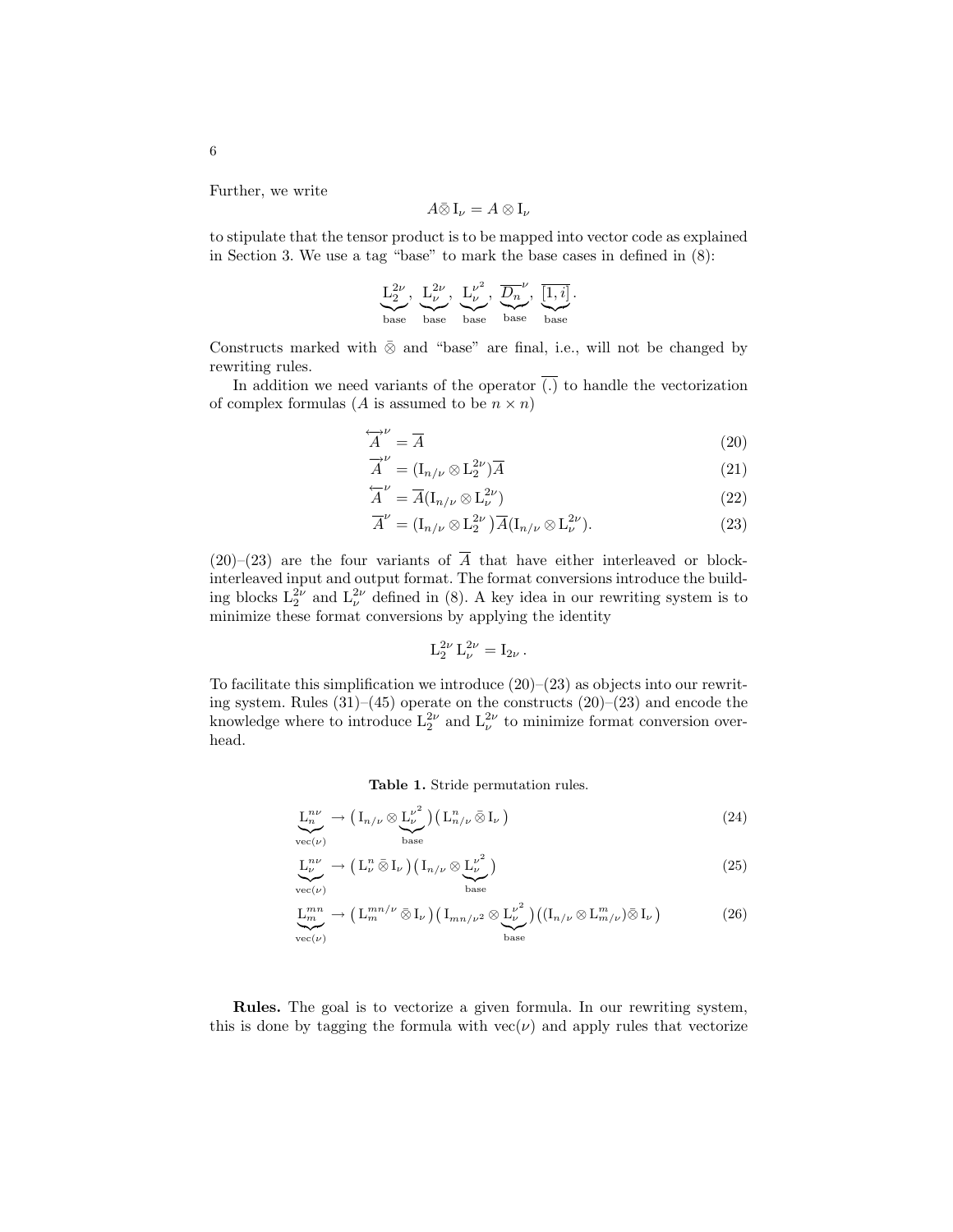**Table 2.** Tensor product rules. A is an  $n \times n$  matrix.

$$
\left(\underbrace{A \otimes I_m}_{\text{vec}(\nu)}\right) \to \left(A \otimes I_{m/\nu}\right) \bar{\otimes} I_{\nu} \tag{27}
$$

$$
\left(\underbrace{\mathrm{I}_m \otimes A}_{\mathrm{vec}(\nu)}\right) \rightarrow \begin{cases} \mathrm{I}_{m/\nu} \otimes \underbrace{\left(\mathrm{I}_\nu \otimes A\right)}_{\mathrm{vec}(\nu)} \\ \underbrace{\mathrm{I}_m^{mn}}_{\mathrm{vec}(\nu)} \underbrace{\left(A \otimes \mathrm{I}_m\right)}_{\mathrm{vec}(\nu)} \underbrace{\mathrm{I}_n^{mn}}_{\mathrm{vec}(\nu)} \end{cases} \tag{28}
$$

$$
\underbrace{\left(\mathbf{I}_{m}\otimes A\right)\mathbf{L}_{m}^{mn}}_{\text{vec}(\nu)} \rightarrow \begin{cases} \underbrace{\mathbf{L}_{m}^{mn}}_{\text{vec}(\nu)}\left(\underbrace{A\otimes \mathbf{I}_{m}}_{\text{vec}(\nu)}\right) & \text{(29)} \\ \left(\mathbf{I}_{m/\nu}\otimes \underbrace{\mathbf{L}_{\nu}^{\nu}}_{\text{vec}(\nu)}\left(A\bar{\otimes}\mathbf{I}_{\nu}\right)\right)\left(\mathbf{L}_{m/\nu}^{mn/\nu}\bar{\otimes}\mathbf{I}_{\nu}\right) & \text{(29)} \end{cases}
$$

$$
\underbrace{\left(\mathbf{I}_k \otimes (\mathbf{I}_m \otimes A^{n \times n}) \mathbf{L}_m^{mn}\right) \mathbf{L}_k^{kmn}}_{\text{vec}(\nu)} \rightarrow \underbrace{\left(\mathbf{L}_k^{k m} \otimes \mathbf{I}_n\right) \left(\mathbf{I}_m \otimes \underbrace{\left(\mathbf{I}_k \otimes A^{n \times n}\right) \mathbf{L}_k^{k n}}_{\text{vec}(\nu)}\right) \left(\underbrace{\mathbf{L}_m^{mn} \otimes \mathbf{I}_k}_{\text{vec}(\nu)}\right)}_{\text{vec}(\nu)} (30)
$$

**Table 3.** Bar operator rules (left: recursive; right: base cases). A is an  $n \times n$  matrix.

$$
\underbrace{\left(\overline{A}\right)}_{\text{vec}(\nu)} \to \underbrace{\left(\overline{A}\right)}_{\text{vec}(\nu)}^{\nu} (31) \qquad \qquad \overbrace{\overline{A\bar{\otimes} I_{\nu}}^{\nu}}^{\nu} \to \left(I_{n/\nu} \otimes \underbrace{L_{\nu}^{2\nu}}_{\text{base}}\right) (\overline{A\bar{\otimes} I_{\nu}}) \qquad (40)
$$

$$
\overleftrightarrow{AB}^{\nu} \to \overleftrightarrow{A}^{\nu} \overrightarrow{B}^{\nu} \quad (32) \qquad \overline{A \bar{\otimes} I_{\nu}}^{\nu} \to \overline{A} \bar{\otimes} I_{\nu} \qquad (41)
$$
  
\n
$$
\overleftrightarrow{AB}^{\nu} \to \overleftrightarrow{A}^{\nu} \overrightarrow{B}^{\nu} \quad (33) \qquad \overrightarrow{A \bar{\otimes} I_{\nu}}^{\nu} \to (\overline{A} \bar{\otimes} I_{\nu})(I_{n/\nu} \otimes L_2^{2\nu}) \qquad (42)
$$

$$
\frac{\overleftarrow{AB}^{\nu}}{\overrightarrow{AB}^{\nu}} \to \overleftarrow{A}^{\nu} \overrightarrow{B}^{\nu} \quad (33) \qquad \qquad \overrightarrow{A \bar{\otimes} 1_{\nu}}^{\nu} \to (\overrightarrow{A \bar{\otimes} 1_{\nu}}) (I_{n/\nu} \otimes \underline{L_2^{2\nu}}) \qquad (42)
$$
\n
$$
\overrightarrow{AB}^{\nu} \to \overrightarrow{A}^{\nu} \overrightarrow{B}^{\nu} \quad (34)
$$

$$
\frac{\overline{AB}^{\nu}}{AB^{\nu}} \to \overline{A}^{\nu} \overline{B}^{\nu} \qquad (35) \qquad \qquad \frac{\overline{L}_{m}^{mn}}{(\overline{L}_{m}^{\nu^{2}})^{\nu}} \to L_{m}^{mn} \otimes I_{2} \qquad (43)
$$

$$
\overbrace{\overbrace{\overline{\mathfrak{l}}_{m} \otimes A}^{\mu}}^{\mathfrak{r}} \to \overline{\mathfrak{l}}_{m} \otimes \overbrace{A}^{\mu} (36) \qquad \qquad \overbrace{(\underline{\mathfrak{l}}_{\nu}^{\nu^{2}})}^{\mathfrak{r}^{2}} \to (\overline{\mathfrak{l}}_{\nu}^{2\nu} \otimes \overline{\mathfrak{l}}_{\nu})(\overline{\mathfrak{l}}_{2} \otimes \underline{\mathfrak{l}}_{\nu}^{\nu^{2}})(\overline{\mathfrak{l}}_{2}^{2\nu} \otimes \overline{\mathfrak{l}}_{\nu}) \qquad (44)
$$
\n
$$
\overbrace{\overline{\mathfrak{l}}_{m} \otimes A}^{\mu} \to \overline{\mathfrak{l}}_{m} \otimes \overline{A}^{\nu} (37) \qquad \qquad \overbrace{\overbrace{\overline{\mathfrak{l}}_{m} \otimes \nu}}^{\mathfrak{r}^{2}} \to \overline{\mathfrak{l}}_{m} \otimes \overline{A}^{\nu}
$$

$$
\overline{\mathbf{I}_m \otimes A}^{\nu} \to \mathbf{I}_m \otimes \overline{A}^{\nu} \quad (38)
$$
\n
$$
\overline{\mathbf{I}_m \otimes A}^{\nu} \to \mathbf{I}_m \otimes \overline{A}^{\nu} \quad (39)
$$
\n
$$
\overline{\mathbf{I}_m \otimes A}^{\nu} \to \mathbf{I}_m \otimes \overline{A}^{\nu} \quad (45)
$$

the formula, i.e., rewrite it such that the only components tagged with  $vec(\nu)$ are vectorizable base cases. Rules are applied by matching the left side of a rule against a given expression, extracting the parameters defined in the left side, and replacing it with one of the choices in the right side parameterized by the extracted parameters. Most of our rewriting rules are shown in Tables 1–3.

The important difference between identities like  $(11)–(16)$  and rules like  $(24)–$ (45) is that the rules encode the decisions how to apply the identities, i.e., fix the choice of parameters. For instance, both identities (13) and (14) can be applied to  $L_n^{n\nu}$  for composite n and a two-power  $\nu$ ; however, only (14) with the specific choice  $k = m/\nu$ ,  $m = \nu$ , and  $n = \nu$  leads to a vectorized result:

$$
\mathcal{L}_n^{n\nu} = (\mathcal{I}_{n/\nu} \otimes \mathcal{L}_{\nu}^{\nu^2})(\mathcal{L}_{n/\nu}^n \otimes \mathcal{I}_{\nu}).
$$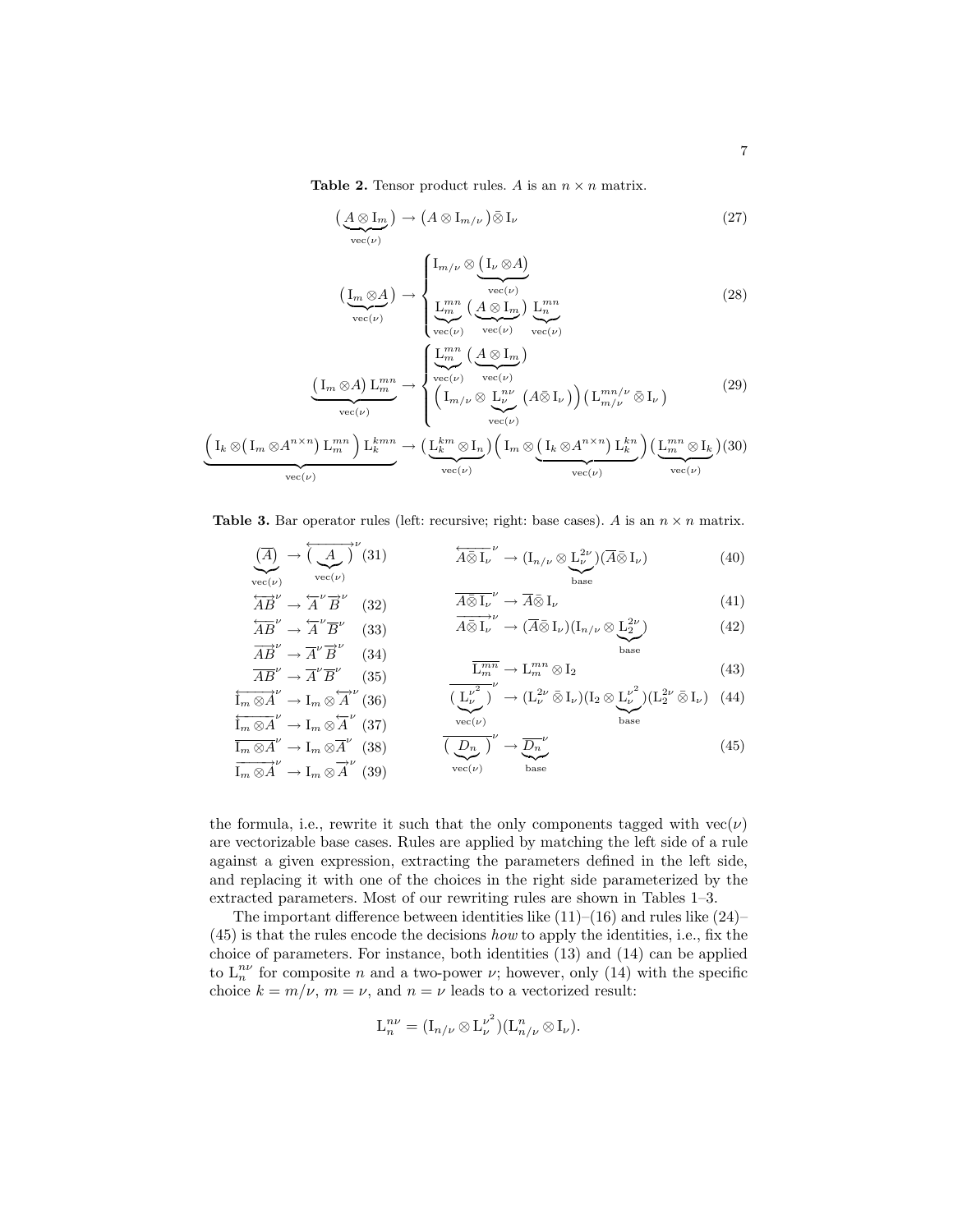This knowledge is encoded in rule (24) which chooses the right parameters.

A similar degree of freedom for choosing  $m$  and  $n$  applies to identity (11) and the corresponding knowledge to choose the right factorization is encoded in first alternatives of rules (27) and (28).

Simple example. We return to our previous example (17) and explain how it is handled by our rewriting system. We start with the tagged formula

$$
\underbrace{\operatorname{I}_m \otimes A}_{\operatorname{vec}(\nu)},
$$

which means " $I_m \otimes A$  is to be vectorized." The system can only apply one of the alternatives of rule (28). Suppose it chooses the first alternative, which yields

$$
\mathrm{I}_{m/\nu}\otimes (\underline{\mathrm{I}_\nu\otimes A})_{\mathrm{vec}(\nu)}
$$

and then applies the second alternative of (28) to  $(I_{\nu} \otimes A)$ , which leads to

$$
I_{m/\nu} \otimes \Big( \underbrace{L_{\nu}^{n\nu}}_{\text{vec}(\nu)} (A \bar{\otimes} I_{\nu}) \underbrace{L_{n}^{n\nu}}_{\text{vec}(\nu)} \Big).
$$

Next, only rules (24) and (25) match, which yields

$$
I_{m/\nu} \otimes \Big( (L^n_\nu \bar{\otimes} I_\nu) (I_{n/\nu} \otimes \underbrace{L^{ \nu^2}_\nu }_{\text{base}}) (A \bar{\otimes} I_\nu) (I_{n/\nu} \otimes \underbrace{L^{ \nu^2}_\nu }_{\text{base}}) (L^n_{n/\nu} \bar{\otimes} I_\nu) \Big),
$$

which is the properly tagged version of the vectorized formula (19).

**Example: DFT.** We now show how our rewriting system vectorizes  $\text{DFT}_{mn}$ with  $\nu^2 \mid mn$ . The vectorization process has to overcome three crucial problems for an arbitrary two-power  $\nu$ : 1) handle the interleaved complex format, 2) vectorize the stride permutation, and 3) vectorize the complex diagonal matrix. Our example shows how to cope with these problems and how to get the short-vector FFT algorithm [8].

The DFT is a complex transform, but vector instructions operate on real vectors. Thus, we have to start with  $\overline{\text{DFT}_{mn}}$ , tagged for vectorization. First the system commutes the vector tag using (31) and the  $\overset{\longleftrightarrow}{(\cdot)}$  operator and breaks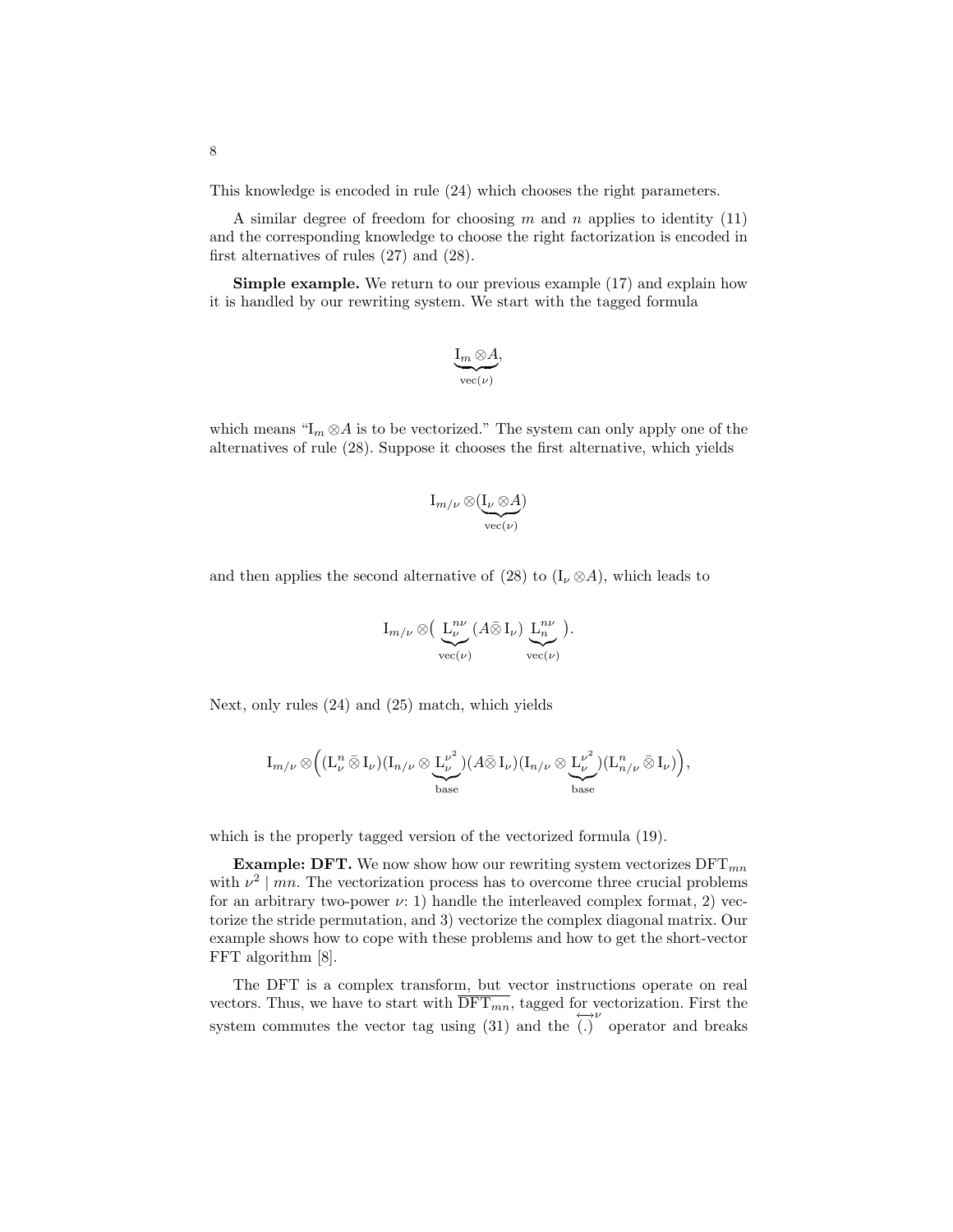the product using  $(32)$ – $(39)$ :

$$
\underbrace{\frac{\left(\overline{\mathrm{DFT}_{mn}}\right)}{\mathrm{vec}(\nu)} \rightarrow \underbrace{\left(\overline{\left(\mathrm{DFT}_{m}\otimes I_n\right)D_{m,n}\left(I_m\otimes\mathrm{DFT}_n\right)L_m^{mn}}\right)}_{\text{vec}(\nu)} \rightarrow \underbrace{\left(\underbrace{\left(\overline{\mathrm{DFT}}_{m}\otimes I_n\right)D_{m,n}\left(I_m\otimes\mathrm{DFT}_n\right)L_m^{mn}}_{\text{vec}(\nu)}\right)^{\nu}}_{\text{vec}(\nu)} \rightarrow \underbrace{\left(\underbrace{\left(\overline{\mathrm{DFT}}_{m}\otimes I_n\right)D_{m,n}\left(I_m\otimes\mathrm{DFT}_n\right)L_m^{mn}}_{\text{vec}(\nu)}\right)^{\nu}}_{\text{vec}(\nu)} \rightarrow \underbrace{\left(\overline{\mathrm{DFT}}_{m}\otimes I_n\right)^{\nu}\underbrace{\left(\overline{D_{m,n}}\right)^{\nu}\left(I_m\otimes\mathrm{DFT}_n\right)L_m^{mn}}_{\text{vec}(\nu)}}_{\text{vec}(\nu)}
$$

We now continue with the three factors separately. The system applies (27) and (40) to the first factor

$$
\begin{aligned}\n&\left(\underbrace{\overline{\text{DFT}_{m}\otimes I_{n}}}_{\text{vec}(\nu)}\right)^{\nu} &\to \left(\overline{\text{DFT}_{m}\otimes I_{n/\nu}}\right)\bar{\otimes I_{\nu}}^{\nu} \\
&\to (I_{mn/\nu}\otimes \underbrace{L_{\nu}^{2\nu}}_{\text{base}})\left(\overline{\text{DFT}_{m}\otimes I_{n/\nu}}\bar{\otimes}I_{\nu}\right)\n\end{aligned}
$$

which is vectorized. The second factor is already vectorized. For the third factor, suppose the system chooses the second alternative of (30) and then breaks and propagates  $\overrightarrow{)}$  using  $(32)$ – $(39)$ :

$$
\frac{\overline{(\mathrm{I}_{m} \otimes \mathrm{DFT}_{n}) \mathrm{L}_{m}^{m}{}^{\nu}}}{\mathrm{vec}(\nu)} \rightarrow \overline{(\mathrm{I}_{m/\nu} \otimes \underset{\mathrm{vec}(\nu)}{\underbrace{\mathrm{L}_{\nu}^{n\nu} (\mathrm{DFT}_{n} \otimes \mathrm{I}_{\nu})} ) (\mathrm{L}_{m}^{mn} \otimes \mathrm{I}_{\nu})}^{\nu} \rightarrow (\mathrm{I}_{m/\nu} \otimes \underset{\mathrm{vec}(\nu)}{\underbrace{\mathrm{L}_{\nu}^{n\nu} (\mathrm{DFT}_{n} \otimes \mathrm{I}_{\nu})}^{\nu}) \overline{(\mathrm{L}_{m}^{mn} \otimes \mathrm{I}_{\nu})}^{\nu} \rightarrow (\mathrm{I}_{m/\nu} \otimes \underset{\mathrm{vec}(\nu)}{\overline{\mathrm{L}_{\nu}^{n\nu} (\mathrm{DFT}_{n} \otimes \mathrm{I}_{\nu})}}^{\nu}) \overline{(\mathrm{L}_{m}^{mn} \otimes \mathrm{I}_{\nu})}^{\nu} \rightarrow (\mathrm{I}_{m/\nu} \otimes \underset{\mathrm{vec}(\nu)}{\overline{\mathrm{L}_{\nu}^{n\nu} (\mathrm{DFT}_{n} \otimes \mathrm{I}_{\nu})}}^{\nu}) \overline{(\mathrm{L}_{m}^{mn} \otimes \mathrm{I}_{\nu})}^{\nu}
$$

We now continue with the factors of the tensor product. One difficult part of the vectorization is the interplay of  $\overline{(.)}$  and the stride permutation  $L^{nv}_{\nu}$ . First, rule (25) factors the stride permutation and then rules (32)–(39) handle  $\overline{(.)}^{\nu}$ . Finally rules (40)–(45) encode the rather involved manipulation required to com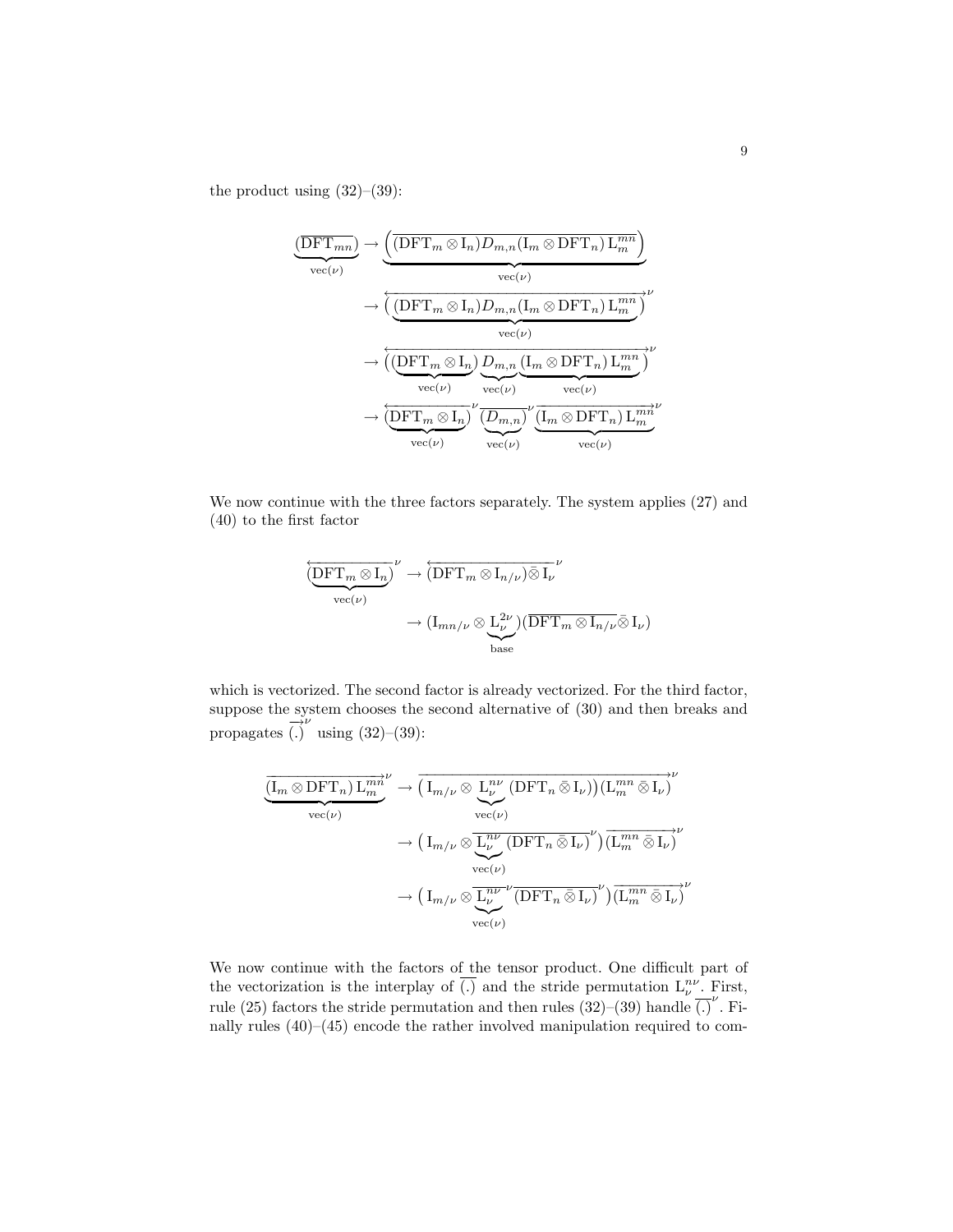pletely vectorize:

$$
\overline{L}_{\nu}^{n\nu} \rightarrow \overline{(L_{\nu}^{n} \otimes I_{\nu})(I_{n/\nu} \otimes L_{\nu}^{\nu^{2}})}_{\text{vec}(\nu)} \rightarrow \overline{(L_{\nu}^{n} \otimes I_{\nu})}^{(\text{vec}(\nu))} \left(I_{n/\nu} \otimes \overline{(L_{\nu}^{\nu^{2}})}^{\nu}\right) \rightarrow (\overline{L_{\nu}^{n} \otimes I_{\nu})}^{(\text{vec}(\nu))} \left(I_{n/\nu} \otimes \overline{(L_{\nu}^{\nu^{2}})}^{\nu}\right) \rightarrow (\overline{L_{\nu}^{n} \otimes I_{\nu}}) \left(I_{n/\nu} \otimes \overline{(L_{\nu}^{2\nu} \otimes I_{\nu})(I_{2} \otimes L_{\nu}^{\nu^{2}})(L_{2}^{2\nu} \otimes I_{\nu})}\right) \text{base}
$$

The vectorization of the remaining constructs is straight-forward using rules  $(40)–(44)$ :

$$
\overline{\left(\mathrm{DFT}_n\,\bar{\otimes}\,\mathrm{I}_\nu\right)}^\nu\,\rightarrow\,\left(\overline{\mathrm{DFT}_n\,\bar{\otimes}\,\mathrm{I}_\nu\,\right)
$$

and

$$
\overrightarrow{\left(\mathbf{L}_{m}^{mn}\bar{\otimes}\mathbf{I}_{\nu}\right)}^{\nu}\to\overrightarrow{\left(\mathbf{L}_{m}^{mn}\bar{\otimes}\mathbf{I}_{\nu}\right)}\left(\mathbf{I}_{mn/\nu}\otimes\underbrace{\mathbf{L}_{2}^{2\nu}}_{\text{base}}\right)
$$

$$
\to\left(\left(\mathbf{L}_{m}^{mn}\otimes\mathbf{I}_{2}\right)\bar{\otimes}\mathbf{I}_{\nu}\right)\left(\mathbf{I}_{mn/\nu}\otimes\underbrace{\mathbf{L}_{2}^{2\nu}}_{\text{base}}\right).
$$

Collecting the vectorized formulas and applying (45) yields a completely vectorized FFT

$$
\begin{aligned}\n&\left(\mathbf{I}_{mn/\nu}\otimes\underbrace{\mathbf{L}_{\nu}^{2\nu}}\right)\left(\overline{\text{DFT}}_{m}\otimes\mathbf{I}_{n/\nu}\bar{\otimes}\mathbf{I}_{\nu}\right)\underbrace{\overline{D_{m,n}}^{\nu}}_{\text{base}} \\
&\left(\mathbf{I}_{m/\nu}\otimes(\overline{\mathbf{L}_{\nu}^{n}}\bar{\otimes}\mathbf{I}_{\nu})(\mathbf{I}_{n/\nu}\otimes(\mathbf{L}_{\nu}^{2\nu}\bar{\otimes}\mathbf{I}_{\nu})(\mathbf{I}_{2}\otimes\underbrace{\mathbf{L}_{\nu}^{\nu^{2}}})(\mathbf{L}_{2}^{2\nu}\bar{\otimes}\mathbf{I}_{\nu}))(\overline{\text{DFT}_{n}}\bar{\otimes}\mathbf{I}_{\nu})\right) \\
&\left((\mathbf{L}_{m}^{mn}\otimes\mathbf{I}_{2})\bar{\otimes}\mathbf{I}_{\nu}\right)\left(\mathbf{I}_{mn/\nu}\otimes\underbrace{\mathbf{L}_{2}^{2\nu}}_{\text{base}}\right).\n\end{aligned}
$$

Inspection shows that this formula is indeed vectorized in the sense of Definition 1.

Note that there are degrees of freedom in applying our rule set, which thus yield different vectorizations. The search in the Spiral system will select the best for the given platform.

# 4 Experimental Results

We incorporated our rewriting system into the Spiral code generator to automatically generate vector code and search over alternative algorithms or formulas. We show runtime benchmarks on a 3 GHz Intel Pentium 4 running Windows

10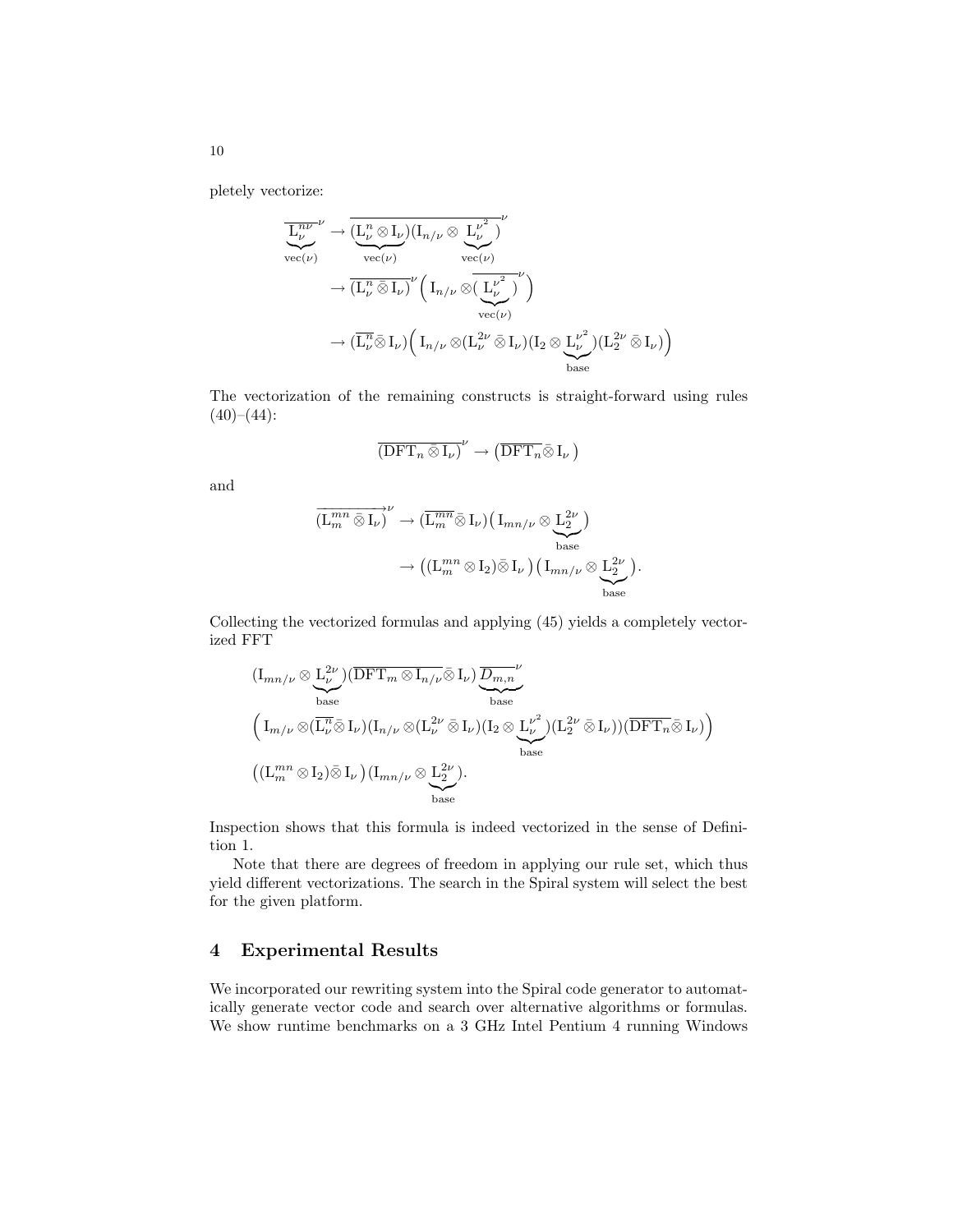

Fig. 1. Performance of DFT<sub>n</sub> with  $n = 2<sup>k</sup>$ , implemented in double-precision on a 3.6 GHz Pentium 4.

XP and a 3.6 GHz Intel Pentium 4 running Linux kernel 2.6. We used the Intel C++ compiler 9.0 with options "/QxKW /O3 /G7 /Qc99 /Qrestrict" for vector code and "/O3 /G7 /Qc99 /Qrestrict" for scalar x86 and x87 code. These options turned out to produce the fastest code.  $DFT_n$  performance is measured in pseudo Mflop/s for floating-point code and in pseudo Mfpop/s for fixed-point code, both computed as  $5n \log_2 n / (\text{runtime}$  [ms]). The Haar<sub>n</sub> wavelet performance is measured in Mfpop/s =  $2N/($ runtime [ms]). For all performance results higher is better. We compare our generated code with the Intel MKL 8.0 (DFTI functions) and IPP 5.0 library and with FFTW 3.1 [6] for both two-powers and multiples of  $\nu$ .

2-way double-precision. Figure 1 evaluates our approach for two-way vectorization. We compare two-power DFTs of sizes  $2^7 \leq n \leq 2^{14}$ : 1) Spiral generated scalar x87 code; 2) Spiral generated SSE2 code; 3) FFTW 3.1 with enabled SSE2 support; and 4) Intel IPP 5.0 using SSE2. Spiral and FFTW achieve similar performance with FFTW being slightly faster, and IPP is between 5% and 15% faster than both. For Spiral generated code, SSE2 vectorization provides around 50% speed-up over scalar code.

4-way single-precision. Figure 2 compares DFT code for two-power sizes  $2^4 \leq n \leq 2^{12}$ : 1) Spiral generated scalar x87 code; 2) Spiral generated scalar x87 code vectorized by Intel's compiler (option "/QxKW"); 3) Spiral generated 4-way SSE code; 4) FFTW 3.1 with enabled SSE support; and 5) Intel IPP 5.0 using SSE. Spiral generated SSE code is up to 3 times faster as Spiral generated scalar x87 code. Using the Intel C++ compiler to vectorize code leads only to around 50% speed-up. For  $16 \le n \le 128$ , Spiral generated SSE code is clearly the fastest. For  $n=256$  both FFTW and IPP are slightly faster as Spiral generated SSE code. For  $512 \le n \le 2048$ , Spiral generated SSE code is within 10% of IPP.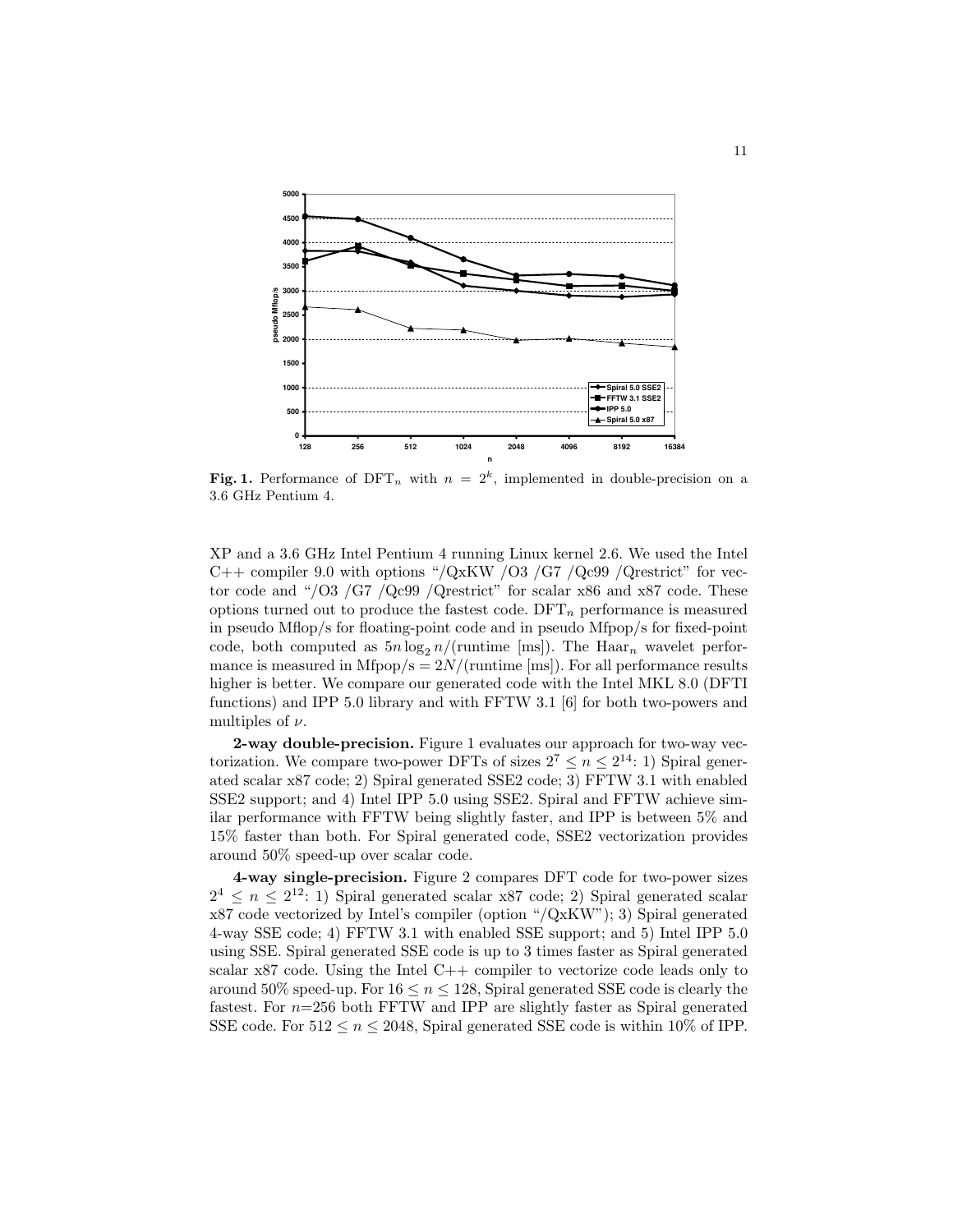

**Fig. 2.** Performance of DFT<sub>n</sub> with  $n = 2<sup>k</sup>$ , implemented in single-precision on a 3 GHz Pentium 4.



Fig. 3. Performance of DFT<sub>n</sub> with  $n = 2<sup>k</sup>$ , implemented in 16-bit fixed-point on a 3.6 GHz Pentium 4.

8-way 16-bit fixed-point. Figure 3 compares two-power DFT fixed-point code. It shows 1) Spiral generated SSE2 code (8-way, 16-bit), 2) scalar 16-bit x86 code, and 3) Intel IPP 5.0 (16-bit). Spiral's SSE2 vectorization consistently provides speed-up of 5 times over scalar x86 code. Spiral generated SSE2 code is 2 to 2.5 times faster as the IPP and 5 to 6 times faster than Spiral generated scalar code. Figure 4 shows that for DFTs of size  $n = 64 \times 2^k 3^{\ell} 5^m$  SSE2 code generated by Spiral maintains the speed-up of 5 times over scalar x86 code.

12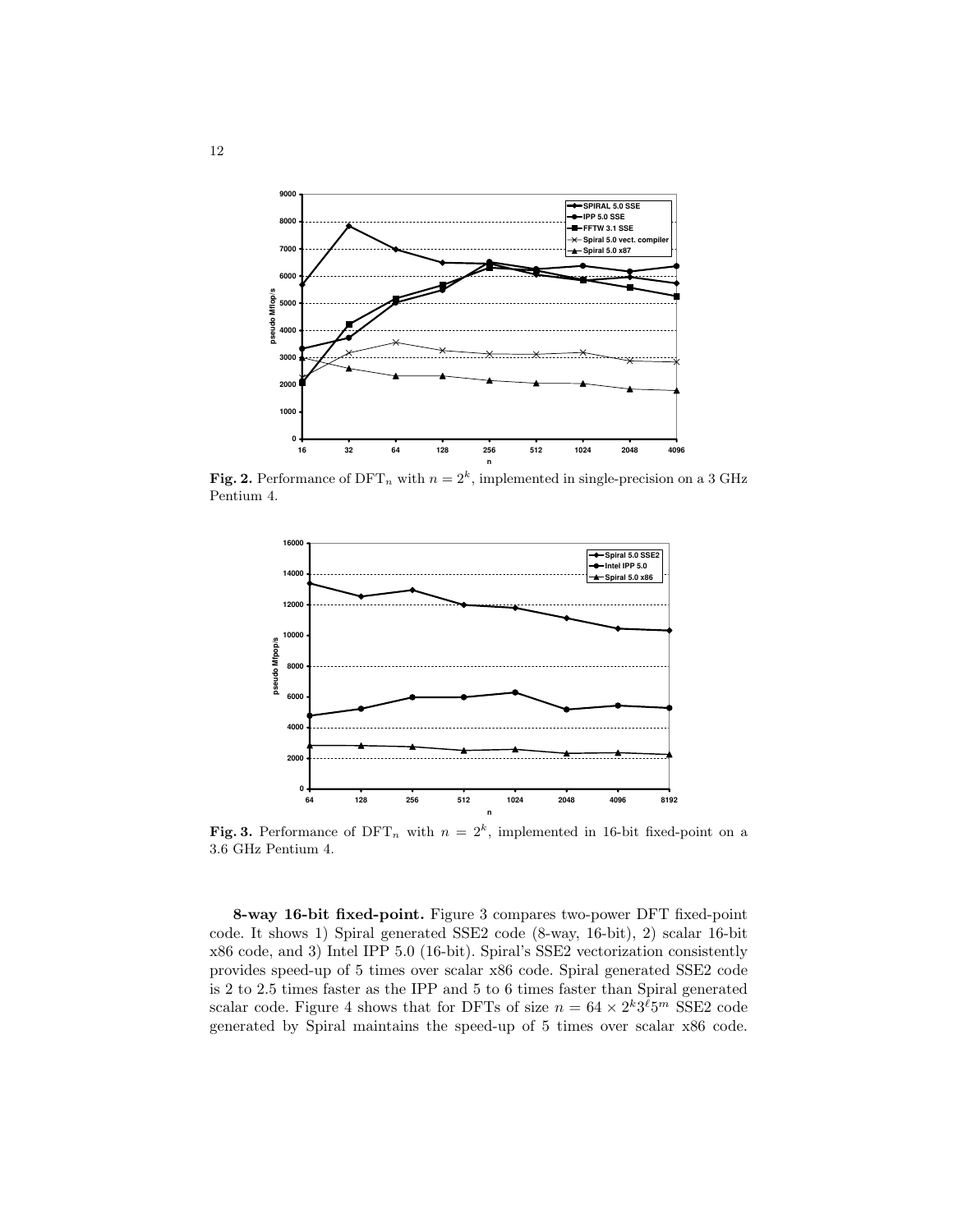

**Fig. 4.** Performance of DFT<sub>n</sub> with  $n = 64 \times 2^k 3^{\ell} 5^m$ , implemented in 16-bit fixed-point on a 3.6 GHz Pentium 4.



Fig. 5. Performance of the wavelet  $\text{Haar}_n$  with  $n = 2^k$ , implemented in 8-bit fixed-point on a 3.6 GHz Pentium 4.

IPP does only provide two-power FFTs for 16-bit fixed-point. FFTW does not provide fixed-point code.

16-way 8-bit fixed-point. Figure 5 compares implementations of the Haar wavelet: 1) Spiral generated SSE2 code, 2) Spiral generated scalar 8-bit x86 code (16-way, 8-bit), and 3) the Intel IPP 5.0 (8-bit). For Spiral, SSE2 vectorization provides a speed-up of up to 6 times over scalar x86 code. Spiral generated SSE2 code is 2 to 2.5 times faster than the IPP. FFTW does not implement Haar wavelets.